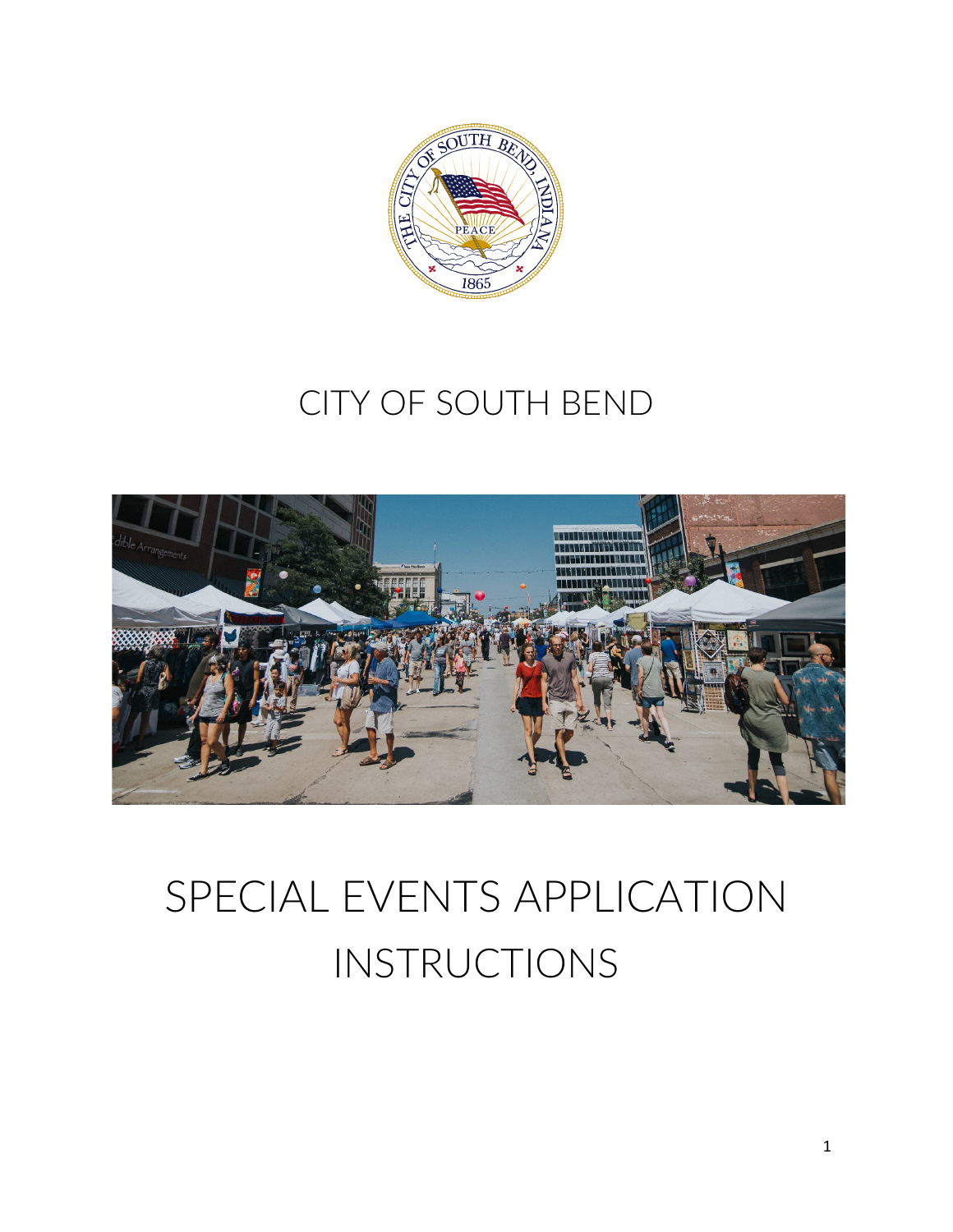## TABLE OF CONTENTS

| Overview                        |    |
|---------------------------------|----|
| <b>Application Types</b>        |    |
| <b>Timeline and Fees</b>        |    |
| <b>Cost Recovery</b>            |    |
| <b>Application Instructions</b> |    |
| Checklist                       | 11 |

## **Appendices**

|                                    | 12 |
|------------------------------------|----|
| B. Sample Race or Parade Route Map | 13 |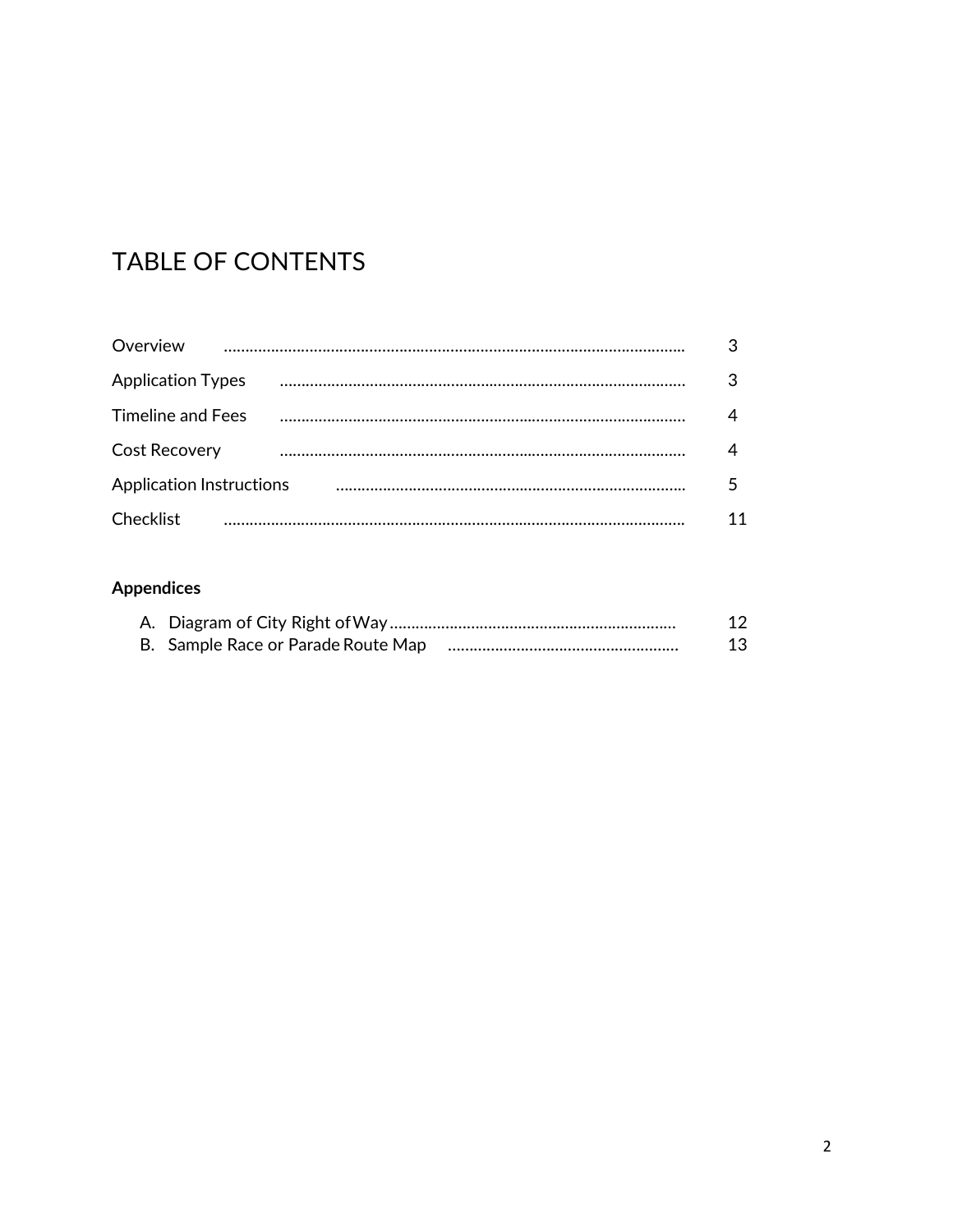## **I. Overview**

City Ordinance 10628-18 has re-codified the application process for "Special Events" held in the City of South Bend. Special Events are defined as temporary events planned to be held on public property within the public right-of-way (ROW), such as streets and sidewalks, that are intended to attract people (see the appendix for a diagram of South Bend's right-of-way). Examples of Special Events include block parties, parades, processions, festivals, street fairs, concerts, organized walks/runs/rides, or similar events.

For any person or organization to plan and conduct a special event, they must apply for and obtain a permit from the City's Special Event Committee. Applicants must submit an application that corresponds to their event's classification (Neighborhood or City/Regional), as explained below.

**Note:** For special events that intend to close a city park in addition to, or separate from, a public right-of-way closure, applicants must complete a VPA park or pavilion event application as well. VPA applications can be found at [sbvpa.org/get-involved/.](http://sbvpa.org/get-involved/)

## **II. Application Types**

The special events application has two classifications:

**Neighborhood Events** – These events attract attendees within the neighborhood. Examples include block parties and neighborhood celebrations. These events have an anticipated attendance of 500 persons or fewer and may close one block of the city right of way, defined as a section of one city street bounded by its two nearest cross streets.

**City and Regional Events** – These events attract attendees from all parts of the city and region. Examples include races, walks, concerts, festivals, processions, and parades. These events have an anticipated attendance of greater than 500 persons and may close more than one block of the city right of way.

After determining the classification of your proposed special event, applicants must complete and submit the corresponding application. City and Regional events share a joint application, while Neighborhood special events require a separate application.

#### **Where to Find, How to Submit, How to Pay**

Applications for Neighborhood Events and City and Regional Events can be found in fillable PDF form on the Special Events Committee webpage, listed under Boards & Commissions on the city website. Applicants may sign their application with an e-signature and save application progress if they download the document with Adobe Acrobat DC (free third-party software). Appropriate attachments can be found in the submission checklist, listed in Section VI below.

**Submit the Application**: After reviewing the attachment checklist in the special event application guidelines, applicants should attach the completed application and attachments to an email and send to [sbspecialevents@southbendin.gov.](mailto:sbspecialevents@southbendin.gov)

**Determine Fees for Submission:** Review the fee schedule below (**Timeline and Fees**) to determine the event's non-refundable application fee, based on expected attendance and date of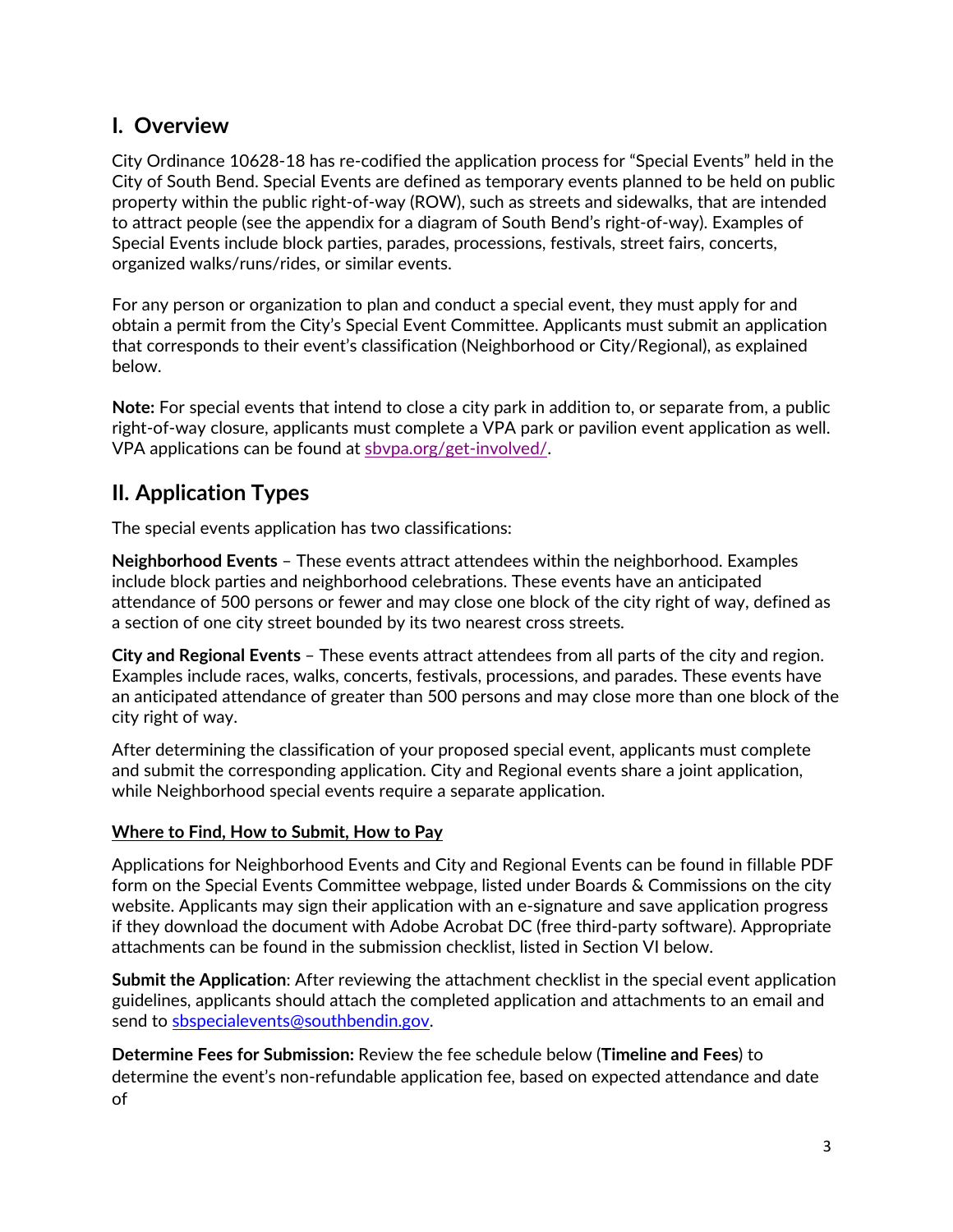submission. If the event has alcohol sales, the applicant will also need to submit a \$400 refundable deposit, paid by card or check (made to City of South Bend), with the application.

Note: Cost recovery fees will be assessed separate from the application submission process. For more details, please see the Cost Recovery section below.

**Submit Payment:** After determining the event's total payment amount (application fees and deposit amounts), applicants must submit payment (card or check) to the South Bend Streets Department, either in person or by mail. Checks must be made to the City of South Bend.

The Streets Department is located at **731 S Lafayette Blvd, South Bend, IN 46601.**

## **III. Timeline and Fees**

**Please submit your application as early as possible. Submission deadlines and application fees are listed below (fees are non-refundable). Completed applications AND fees must be submitted by the dates provided:**

**Neighborhood Events – Schedule for application and fee submission:**

- a) 45 to 180 days prior to event: \$25
- b)  $44$  to  $14$  days prior to event:  $$50$
- c) Fewer than 14 days priorto event: City cannot accept applications
- d) Greater than 180 days prior to event: City cannot accept applications

#### **City and Regional Events - Schedule for application and fee submission:**

| a) 60 to 360 days prior to event:                                        | \$50                            |
|--------------------------------------------------------------------------|---------------------------------|
| b) $59$ to 30 days prior to event:                                       | \$100                           |
| c) Fewer than 30 days prior to event:                                    | City cannot accept applications |
| d) Greater than 360 days prior to event: City cannot accept applications |                                 |
|                                                                          |                                 |

## **IV. Cost Recovery**

Proposed City and Regional Events that close the public right-of-way may be subject to cost recovery fees, depending on the use of city services involved with the event. During the application process, the Special Events Committee ("the committee") will provide the applicant or event organizer with an estimated Cost Recovery Invoice, detailing all costs and charges above the non-refundable application fee. Event organizers may also request a cost recovery estimate prior to application submission (see instructions below).

**If you would like to get an estimate for cost recovery prior to submitting an application, contact Marcia Qualls at [mqualls@southbendin.gov](mailto:mqualls@southbendin.gov) and include 'Event Cost Recovery Inquiry' in the subject line. Include a brief description of your event and its proposed street closures in the email.**

**Non-profit organizations** are eligible for up to 32 hours of South Bend police officer time and up to 8 hours of other City personnel time, including traffic and lighting staff. Past this threshold, the non-profit organization is responsible for all other costs and expenses. Please note that non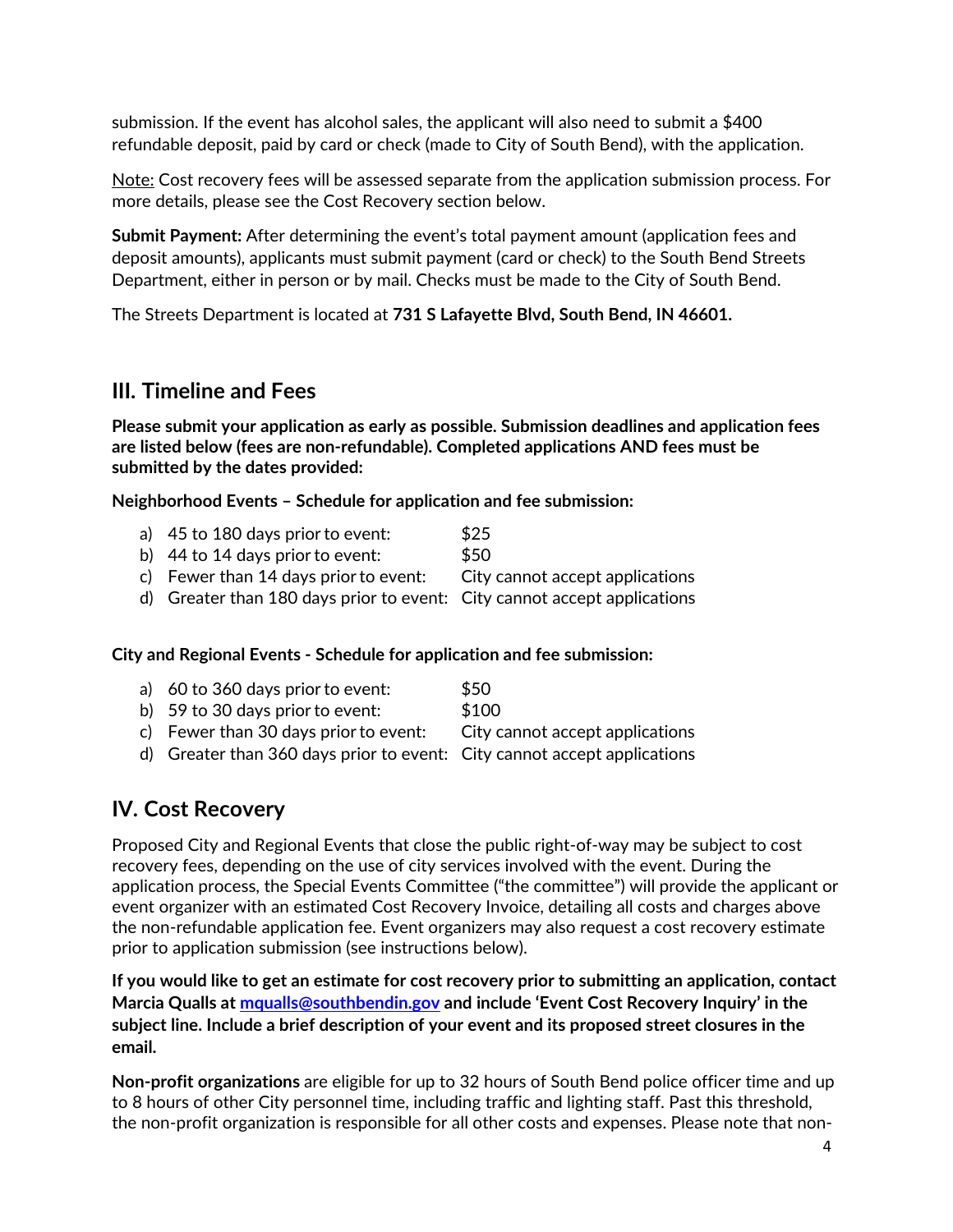profit organizations may NOT use their officer time allocation for event security, which is required for events that will have alcohol service.

**All other organizations / organizers** cannot receive in-kind benefits from the city and are subject to the full cost recovery provisions determined by the committee.

The City has the right to assess additional costs for litter and refuse collection to the extent that the applicant or event organizer fails to meet the obligations set forth in the clean-up plan, as well as bill for additional charges set forth in the final cost recovery invoice.

## **V. Application Instructions**

#### **i. Neighborhood Special Event**

Below is a section-by-section guide to the Neighborhood Special Event application, including descriptions for unclear items and submission instructions.

**Section A – Applicant Information -** Fill out all applicant contact information

*Date of Application* – Indicate the date you are submitting this application.

**Section B – Event Information** - Provide event planning details here.

*Requested Street Closure* - List the name of the street that you would like to close.

*Cross Street* - List the two streets perpendicular to the closed street that will form the boundary of the block party.

*Brief Description –* Provide a brief description of the event that you are planning.

*Dates* – Provide dates and times for the event's setup, start, finish, and completed cleanup.

*Notification* – All neighbors on the closed right of way must be notified in advance of the event date. Provide a copy of the distributed flyer/notification sheet in the attachments to this application.

*Signatures* – Applicant must receive signatures from two thirds (2/3) of the homes affected by the right of way closure. Scan and return this sheet with the completed application.

*Affected Households* - Provide both the number of affected homes on the proposed street and the number of households represented on the signature sheet.

*Music –* Indicate whether there will be any type of music being played at the event (live or otherwise).

**Section C – Alcohol -**If the event will have alcohol sales, the event coordinator must obtain the relevant permits from the Indiana Alcohol and Tobacco Commission. Applications cannot be processed without the permit and deposit.

*Temporary Alcohol Permit* – Event coordinators must apply for and receive a temporary beer and wine license to have alcoholic beverage sales the proposed event. Temporary beer and wine permits applications must be submitted to the Indiana ATC for approval. Indiana ATC forms and instructions are located at [in.gov/atc/2409.htm. \(](http://in.gov/atc/2409.htm)Temporary Permits are near the bottom of the form list.)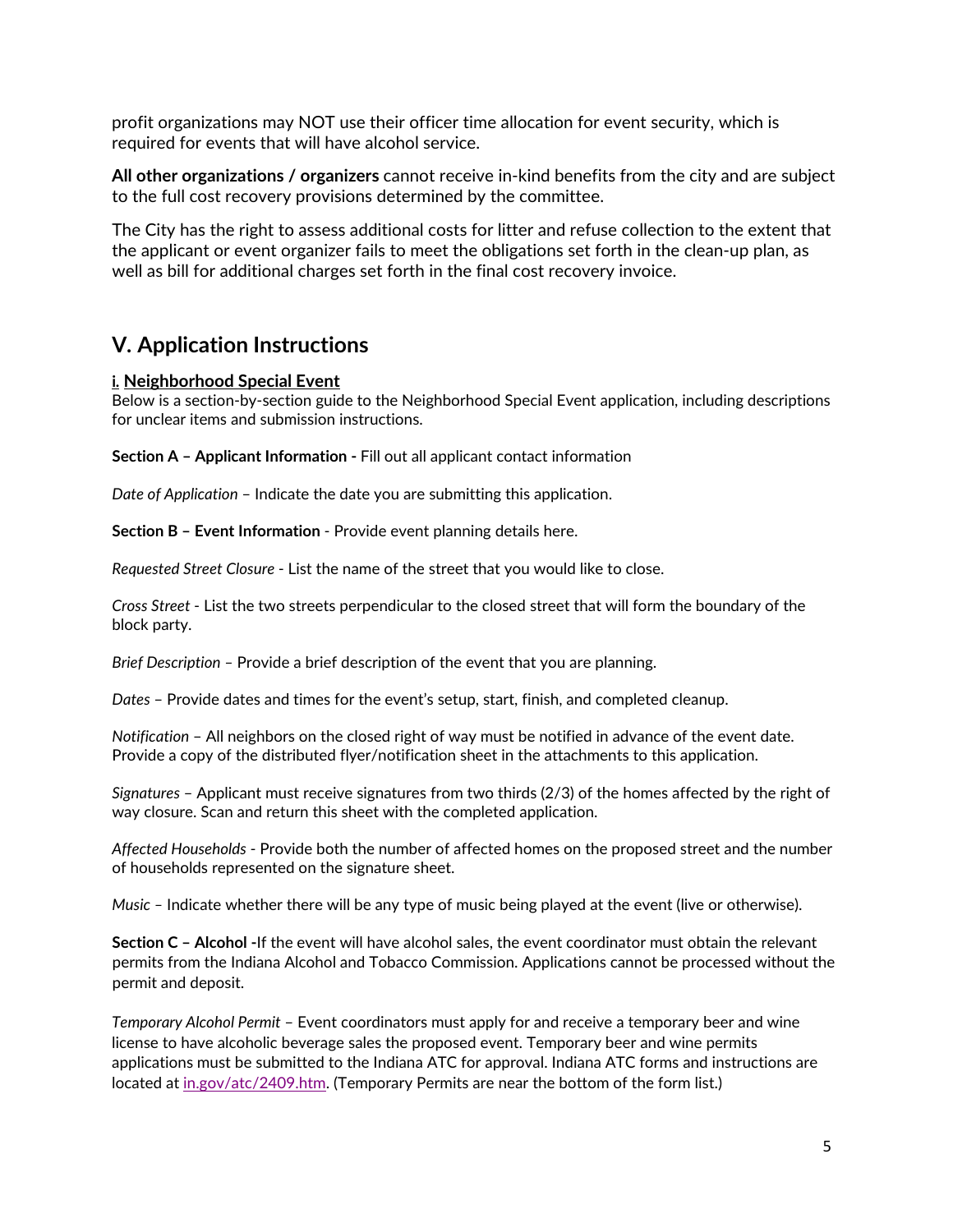*Deposit for Alcohol Sales* – Event coordinators must submit a \$400 refundable deposit by card or check (checks made to City of South Bend) with the special events application. The deposit will be returned upon inspection of the event area following the event.

*Security* – Events with alcohol sales must provide security. If your event will be hiring a security company, provide its contact information in sub-section (a) of Section F. Otherwise, list the names, phone numbers, and qualifications (e.g. off-duty police officer, professional security guard, or event applicant) of three (3) security guards in sub-section (b).

*Map* – Applicant must submit a map or of the event area with clear markings for the serving area, a fence separating the service area from the rest of the event, and trash receptacles.

**Section D – Food -** If the event will have food sales, the event coordinator and food vendors must obtain the relevant permits from the St. Joseph County Health Department.

*Temporary Event Permits* - Event Coordinators must apply for and receive a Temporary Event Permit from the county Health Department. Permits must be filed with the county 30 days prior to the event date. Documentation, Instructions, and Event Coordinator responsibilities can be found at the St. Joseph County Health Portal sichd.org/food-service.

*Temporary Vendors* – All temporary vendors must also apply for and receive a Temporary Food Sales Permit, which must be filed at least seven (7) days prior to the special event. Forms and instructions can be found at the St. Joseph County Health Portal: [sjchd.org/food-service.](http://sjchd.org/food-service)

*Food Sales Types* – Indicate food sales types available at the event.

*Food Service* – Describe how food will be cooked and served.

#### **Section E – Indemnity and Hold Harmless**

*Indemnity –* Complete, sign, and attach the completed indemnity and hold harmless agreement.

#### **Section F – Permit and Agreement**

Permit and Agreement - Review, complete, and sign.

#### **Submission – Email**

After reviewing the application checklist for completeness, attach the fillable PDF application to an email with all relevant attachments (see attachment checklist in Section VI below) and submit to [sbspecialevents@southbendin.gov.](mailto:sbspecialevents@southbendin.gov)

#### **ii. City and Regional Special Event**

Below is a section-by-section guide to the City and Regional Special Event application, including descriptions for any unclear items and submission instructions.

**Section A – Applicant Information –** Provide applicant and applicant organization (if appropriate) contact information.

*Primary Contact Information -* Fill out all applicant contact information, including whether the applicant is an organization or group. If applying as a group, provide the organization's contact address.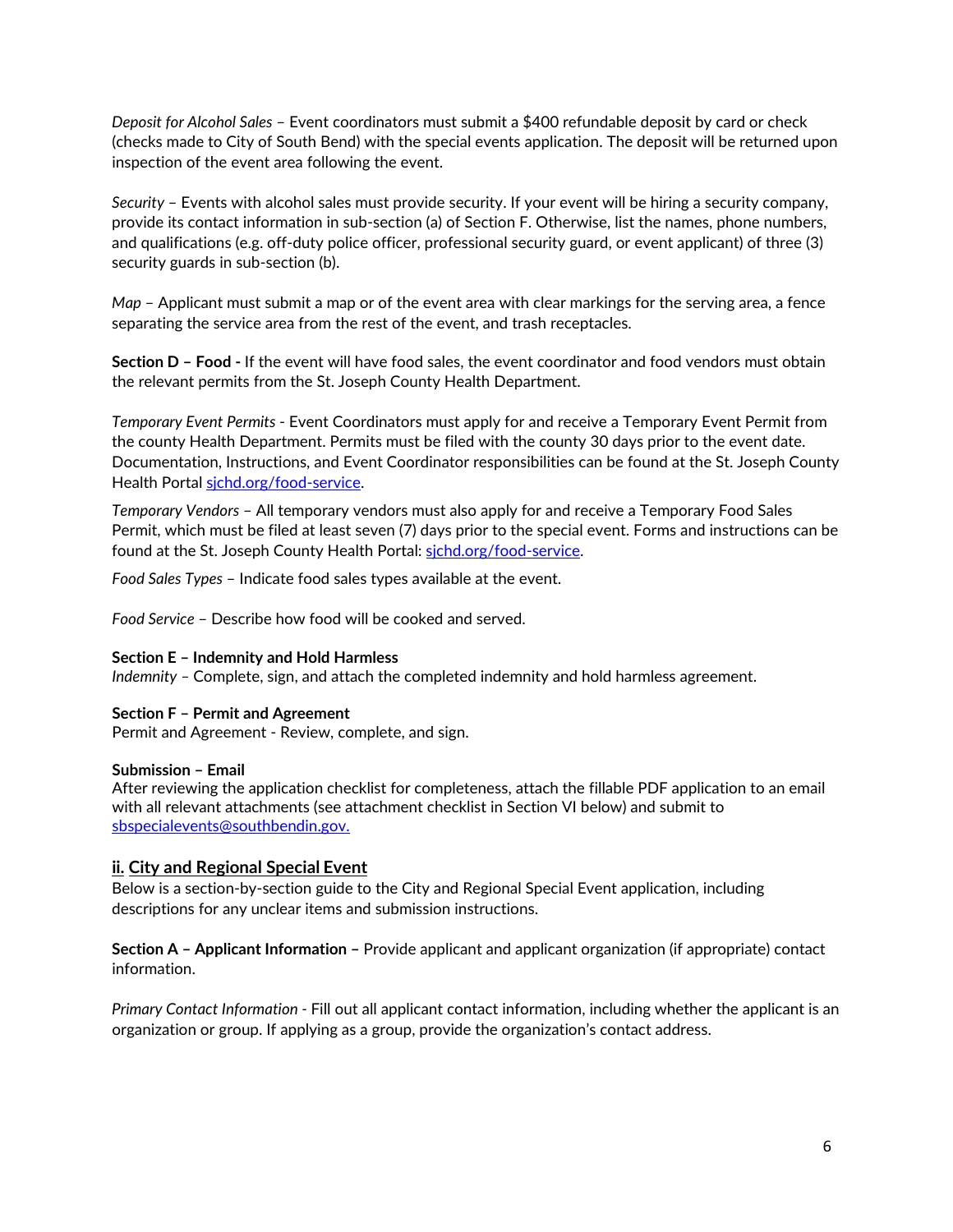*Event Organizer Contact* - If your event is using a professional event organizer that is authorized to work on your behalf to plan, produce and/or manage your event, list contact information in this section.

**Section B – Event Information –** Provide information on structure, timing, size, and logistics for your event.

*Event Name* – Provide an official name for your event.

*Event Type* –Provide a description of the organization of your event. Ideal responses to this field would be: festival, race, parade, etc.

*Event Classification* – Indicate the organizing party's group type. (Non-profit, for-profit, civic sponsored, etc.) If your event classification does not fall under these categories, select other and describe. Note that the Special Events Committee may request proof of non-profit status, which may include a copy of the organization's IRS 501(c)-3 confirmation letter.

*Event Description* – Provide a brief overview of your event's plans, timeline, and structure. Since a detailed map plan will be required in Section H of the application, provide a brief description in the field below.

*Dates / Times* – Provide the dates and times for each step in the event process, including setup, start, ending and cleanup.

*Attendance* – Provide an estimate of total event attendance. For parades and other processional events, provide an estimate of participants in the field provided.

*Right of Way Closure –* Indicate whether your event will require a closure of a public sidewalk, street, or both.

*Ticketing* – Indicate whether your event will be ticketed or include any fees for participation. If your event does have these classifications, list them in the field provided.

*Partnered Sponsorships* – Indicate whether your event will have any partnered sponsorships. If so, name the sponsors and sponsorship groups.

*Returning Events* – Indicate whether you have held a substantially similar event to the one described in this application, or whether this event is part of a series. If yes, list the previous location, date, and estimated attendance of past special events or future series events.

**Section C – Parades, Races, and other Processional Events –** Complete this section only if your event moves (or processes) over time. Examples include parades, races, runs or walks.

*Attendance* – Provide an estimate of the number of individuals who the event organizer anticipates will view the special event. Keep in mind that this estimated total is separate from the participant field above.

*Sound Amplification* – Describe the sound amplification (if any) that your processional event will have.

*Participant Categories* – Describe whether your event will have participant categories (if any) and provide a list of estimated participants per category.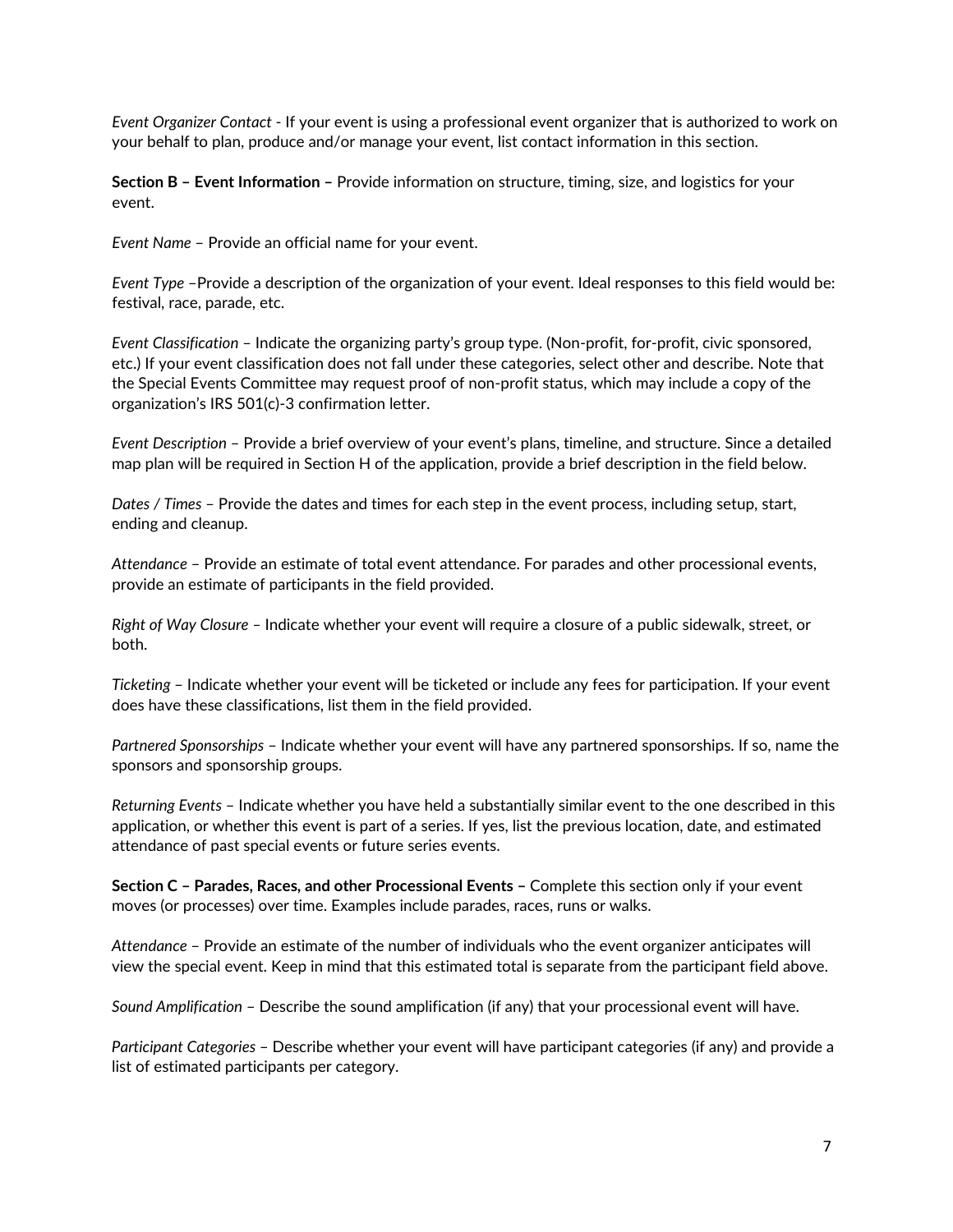*Processional Groups* – What is the approximate number and type(s) of animals, vehicles, and floats participating in the parade? (Note: If using animals in a parade, event organizers are responsible for cleaning all animal waste left on the parade route.) Describe parade groups in the field provided.

**Section D – Equipment, Setup and Logistics –** Questions related to entertainment, waste management and miscellaneous items.

*Inflatables, Entertainment and Games* – If your event is hiring a company to provide inflatables, entertainment, or games, describe services provided. Companies hired to provide entertainment must submit proof of insurance three (3) weeks prior to the event.

*Staking* - If your event will have tents, inflatables, portable toilets, or other items that require sub-ground staking, you must provide proof of locates (locate number) two (2) weeks prior to your event. Applicants can find locates by dialing 811.

*Fireworks* – If your event will use fireworks, rockets, lasers or other pyrotechnics, provide a description of the event's fire-related entertainment. Depending on the potential fire risk, applicants may need to receive approval of the South Bend Fire Department (process facilitated by event coordinator).

*Musical Entertainment* – If your event will have any live musical performances, provide the musician/group names, music genre, and the schedule for sound check or performances.

**Section E – Food -** If the event will have food sales, the event coordinator and food vendors must obtain the relevant permits from the St. Joseph County Health Department.

*Temporary Event Permits* - Event Coordinators must apply for and receive a Temporary Event Permit from the county Health Department. Permits must be filed with the county 30 days prior to the event date. Documentation, Instructions, and Event Coordinator responsibilities can be found at the St. Joseph County Health Portal at sichd.org/food-service.

*Temporary Vendors* – All temporary vendors must also apply for and receive a Temporary Food Sales Permit, which must be filed at least seven (7) days prior to the special event. Forms and instructions can be found at the St. Joseph County Health Portal at [sjchd.org/food-service.](http://sjchd.org/food-service)

*Food Sales Types* – Indicate food sales types available at the event.

*Food Truck Company –* If your event will be hosting a food truck company to serve, provide the company name.

*Food Service* – Describe how food will be cooked and served.

**Section F – Alcohol -**If the event will have alcohol sales, the event coordinator must obtain the relevant permits from the Indiana Alcohol and Tobacco Commission.

*Temporary Alcohol Permit* – Event coordinators must apply for and receive a temporary beer and wine license to have alcoholic beverage sales at the proposed event. Temporary beer and wine permits applications must be submitted to the Indiana ATC, and special events applications cannot proceed without a copy of the license.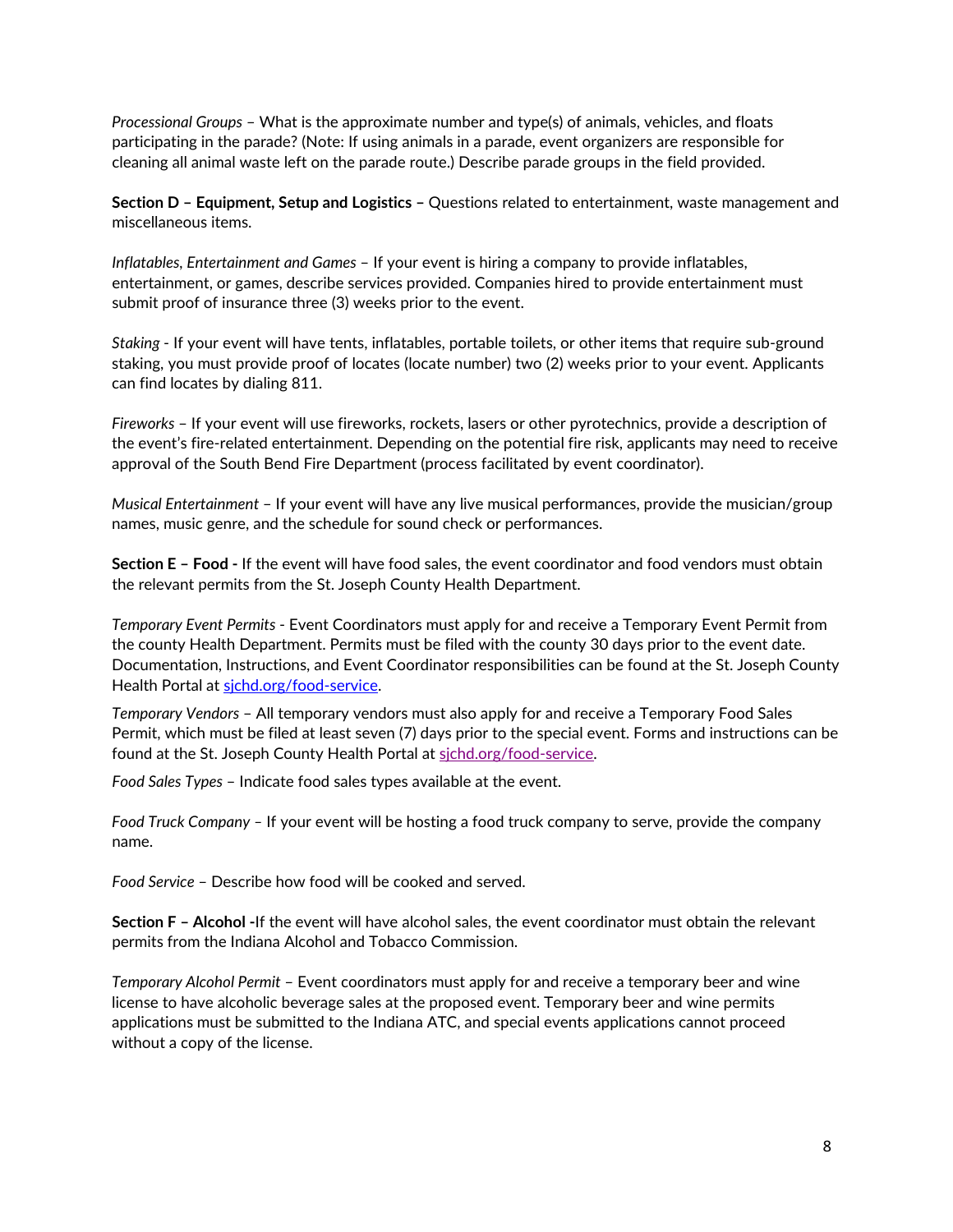*Deposit for Alcohol Sales* – Event coordinators must submit a \$400 refundable deposit paid by card or check (made to City of South Bend) with the special events application. The deposit will be returned upon inspection of the event area, and special events applications cannot proceed without a copy of the license.

*Security* – Events that will have alcohol sales must provide security. If your event will be hiring a security company, provide its contact information in sub-section (a). Otherwise, list the names, phone numbers, and qualifications (e.g. off-duty police officer, professional security guard, or event applicant) of three (3) security guards in sub-section (b).

**Section G – Contingency and Strategic Planning –** In this section, provide detailed descriptions of your event's contingency and cleanup plans.

*Emergency Safety Plan* – This plan should describe the event's prescribed action that will be taken in the event of an emergency. It should also include:

- Numbers of Indiana Law Enforcement Academy certified officers, fire, and emergency medical personnel.
- Need to use the city's public safety or emergency response services.
- Presence of a security service. If hiring security, provide contact information and number of personnel.
- Proposed internal communications and public address systems.

*Proposed Cleanup Plan* – The cleanup plan should include steps that will be taken to gather the special event's waste. If your event is hiring a trash collection service, provide the company's contact information. If not, describe your event's disposal plans.

*Inclement Weather Plan* – Provide an overview of what steps or actions will be taken in the event of a tornado warning, tornado watch, thunderstorm, and extreme temperatures

*Proposed Lost and Found Plan* – Special Events must have plans in place to resolve lost and found issues (children, personal items, etc.). Provide a description of the event's proposed use of signage, public address announcements or pre-event handouts.

#### **Section H – Site Plan / Route Map**

*For parades, races and other processional events:*

Processional event organizers must select from the South Bend Police Department's pre-approved race routes (see links on Application site) or provide sufficient evidence of event participation if the applicant is proposing a different route through South Bend.

If your event will not be using a pre-approved race route, the proposed event map should include a route plan clearly identifying the timing and locations of proposed street closures, the direction of parade movement, and the locations where traffic security officers will be necessary.

#### *For all events:*

Provide an attached map with the geographic locations of all event items listed below. The map must include:

- Outline of entire event venue including the names of all affected streets andareas.
- Clear markings for street closures and a schedule for each.
- Location of fencing, barriers, and/or barricades. Indicate any removable fencing and exit locations for emergency purposes.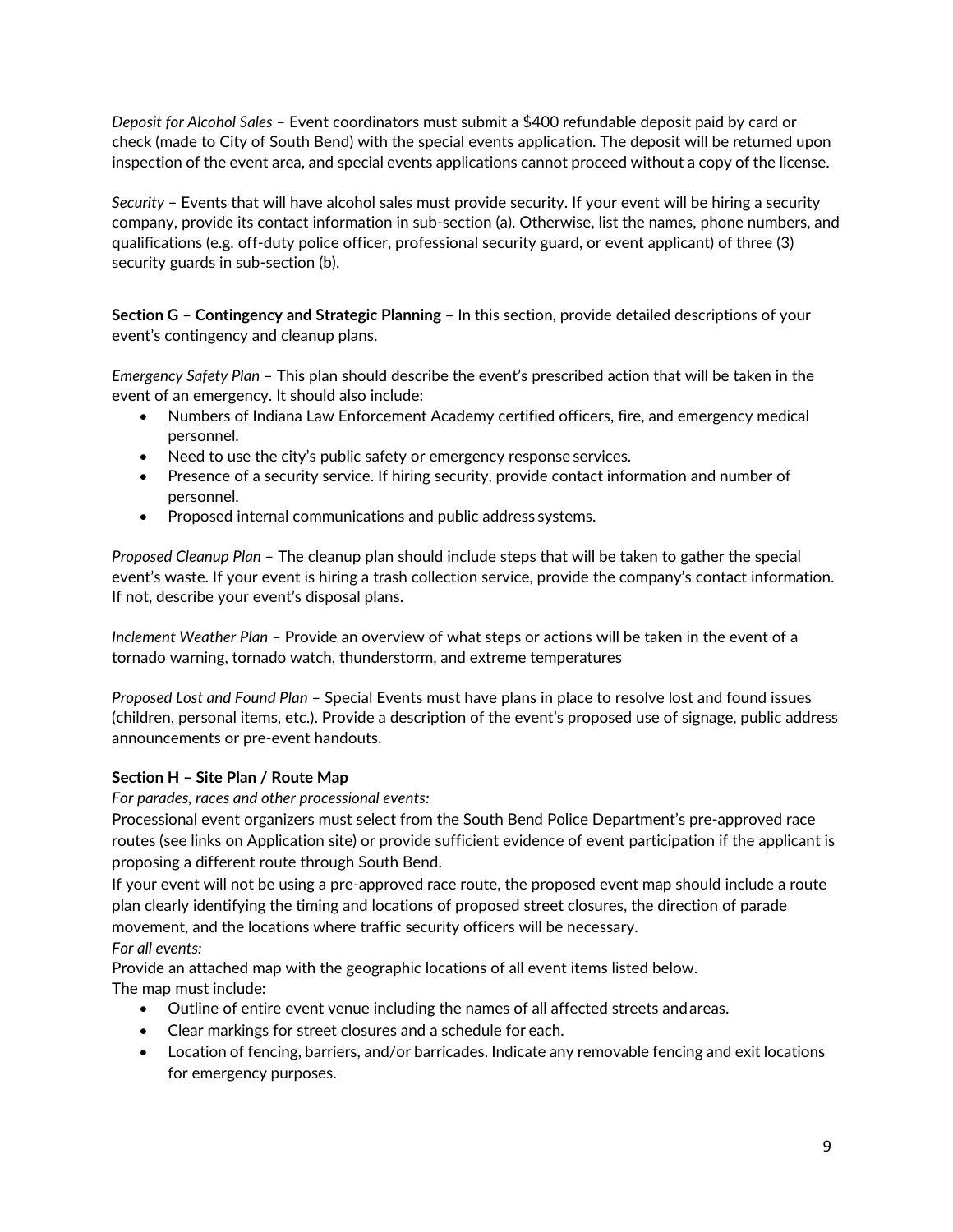- Location of all stages, platforms, bleachers, grandstands, tents, booths, cooking areas, trash containers, dumpsters, vehicles, trailers, and other temporary structures. **Applicants should also clearly mark locations of food and alcohol serving or sales, ifapplicable.**
- The location(s) and number of all portable toilets and wash stations.
- The location of generators or any source of electricity.
- Traffic plan and map, including proposed loading/drop off areas, barricades, secured areas, vehicle and bicycle parking areas, and considerations for TRANSPO bus routechanges

**Section I - Mitigation of Impact –** Organizers for Special Events closing the right of way must notify affected business owners and residents. Event organizers must:

 $\circ$  Present your event concept to the surrounding stakeholders (residents, businesses, and neighborhood groups) that represent the venue area.

Attach a copy of the brochure or door hanger distributed to all affected residents/businesses/neighborhood groups describing the event purpose, date, and time.

**Section J – Insurance –** Applicants must present a Certificate of Insurance (copy) confirming the existence of a liability policy (General Liability and Automobile Liability) of not less than \$700,000 per occurrence and \$1,000,000 aggregate, which specifically names the City of South Bend, IN as an additionally insured for the event must be submitted. The Certificate of Insurance copy must be submitted two (2) weeks prior to the date of the event.

#### **Sections K & L – Indemnity & Hold Harmless Agreement and Permit & Agreement**

To receive a special events permit, applicants must review and agree to the terms of both the indemnification and event agreements.

#### **Submission Instructions – Email**

To submit a completed application, attach the fillable PDF application to an email, along with all relevant attachments, and submit [sbspecialevents@southbendin.gov.](mailto:sbspecialevents@southbendin.gov)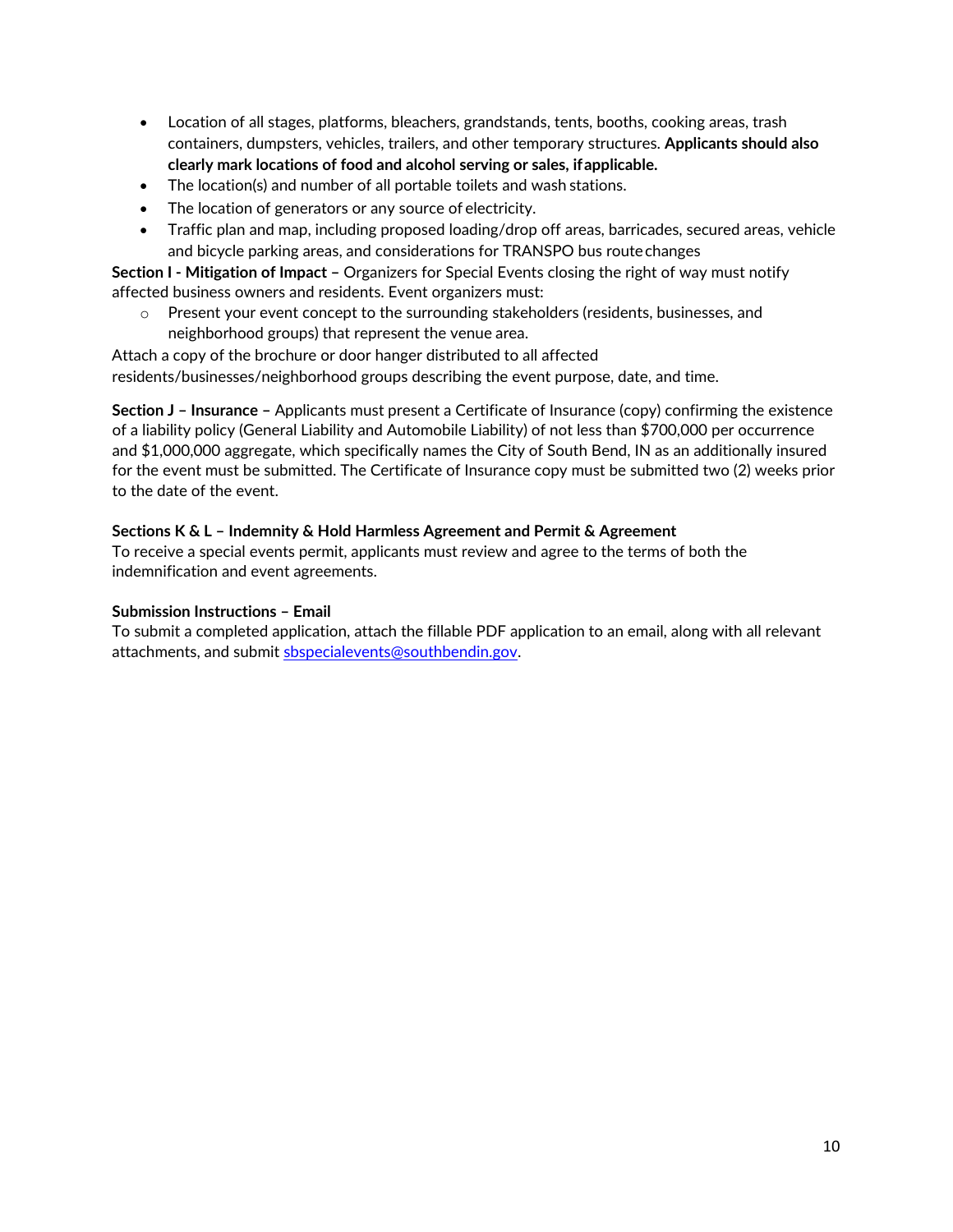## **VI. Application Submission Checklists**

#### **All Applications**

- 1. Completed Application Neighborhood or City/Regional Special Event
- 2. Application Fee
	- a. Neighborhood Events
		- i. \$25 application fee if filed 30 days or greater in advance ofevent
		- ii. \$50 expedited application fee if filed 14-29 days in advance ofevent
	- b. City and Regional Events
		- i. \$50 application fee if filed 60 days or greater in advance ofevent
		- ii. \$100 expedited application fee if filed 30-59 days in advance ofevent
- 3. (If Alcohol Sales) Refundable Deposit \$400 card payment or check made out to City of South Bend

#### **Neighborhood Event Application Attachments Checklist**

| Condition                       | <b>Attachment Needed</b>                                 | <b>Section</b> |
|---------------------------------|----------------------------------------------------------|----------------|
| Right of Way use                | Door hanger, letter or flyer used<br>to notify residents |                |
| Alcohol Sales or Service        | Copy of ATC Permit                                       |                |
| <b>Alcohol Sales or Service</b> | Map/drawing of serving area<br>and trash receptacles     |                |
| Right of Way use                | Signatures of Neighbors                                  | See<br>Webpage |

#### **City and Regional Event Application Attachments Checklist**

| <b>Condition</b>                                        | <b>Attachment Needed</b>                                                                                          | <b>Section</b> |
|---------------------------------------------------------|-------------------------------------------------------------------------------------------------------------------|----------------|
| Entertainment/Inflatables Rental<br><b>Company Used</b> | Copy of Company's proof of<br>insurance                                                                           | D              |
| Staking (Tents, inflatables,<br>portable restrooms)     | Proof of locates                                                                                                  | D              |
| Food Vendors/Service                                    | St Joseph County Health<br>Permits (Organizer and<br>Vendors)                                                     | E              |
| Alcohol Sales or Service                                | Copy of Permit                                                                                                    | F              |
| <b>Right of Way Closure</b>                             | Site Plan / Route Map                                                                                             | Н              |
| Public sidewalk / Right of Way<br>closure               | Brochure or other notification<br>documentation for affected<br>residents, businesses, and<br>neighborhood groups |                |
| Insurance                                               | Copy of certificate of insurance                                                                                  |                |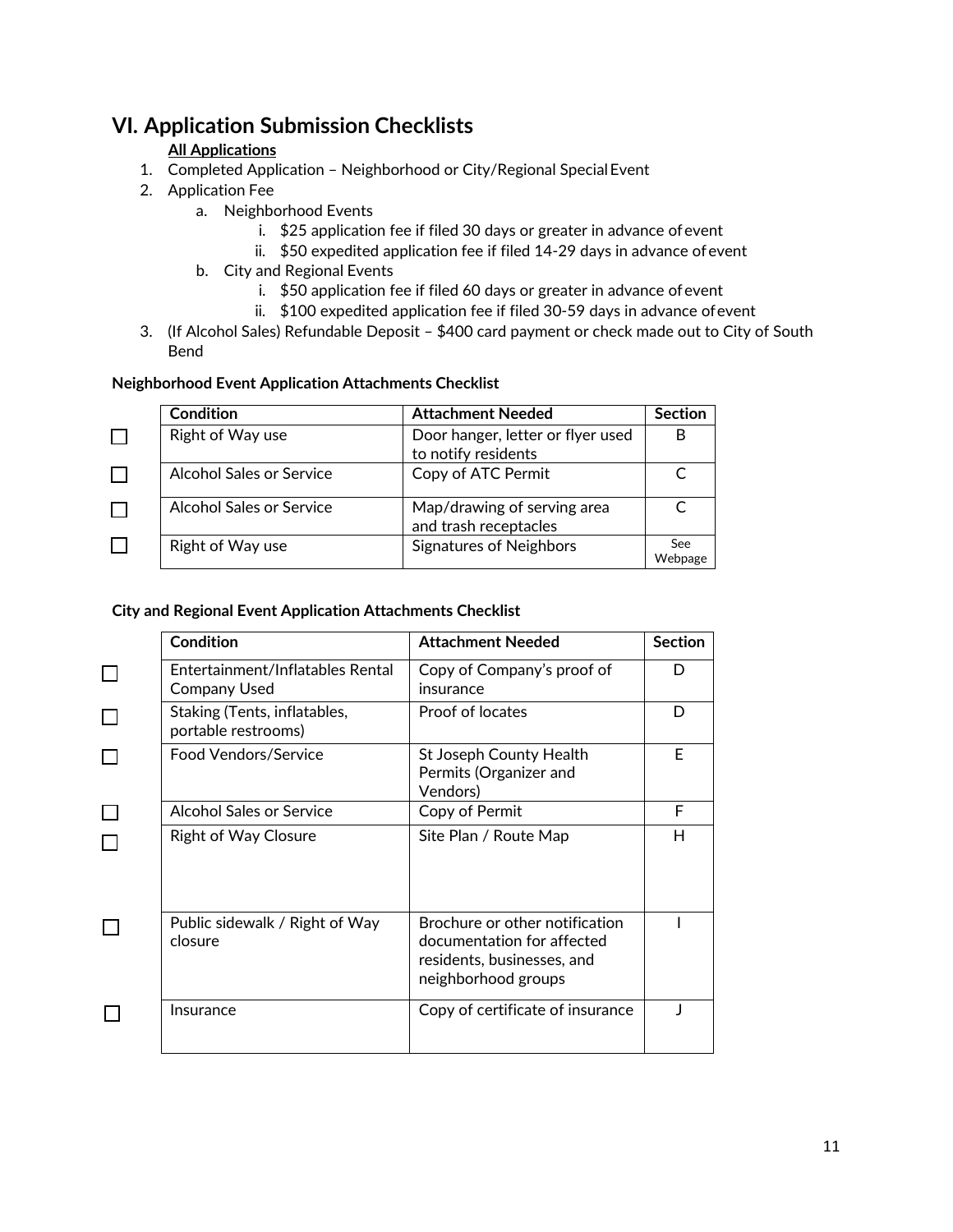## Appendix A: Right of Way Diagram

Below is a visual representing the divisions of South Bend's right-of-way (ROW), which includes streets and sidewalks.

**Neighborhood Events** may apply to close a segment of the ROW on a stretch bounded by the segment's two nearest perpendicular cross-streets.

**City and Regional Events** may apply to close connecting portions of the ROW if organizers can provide sufficient proof of both event incompatibility on City pre-approved routes and event attendance.



Created with Streetmix